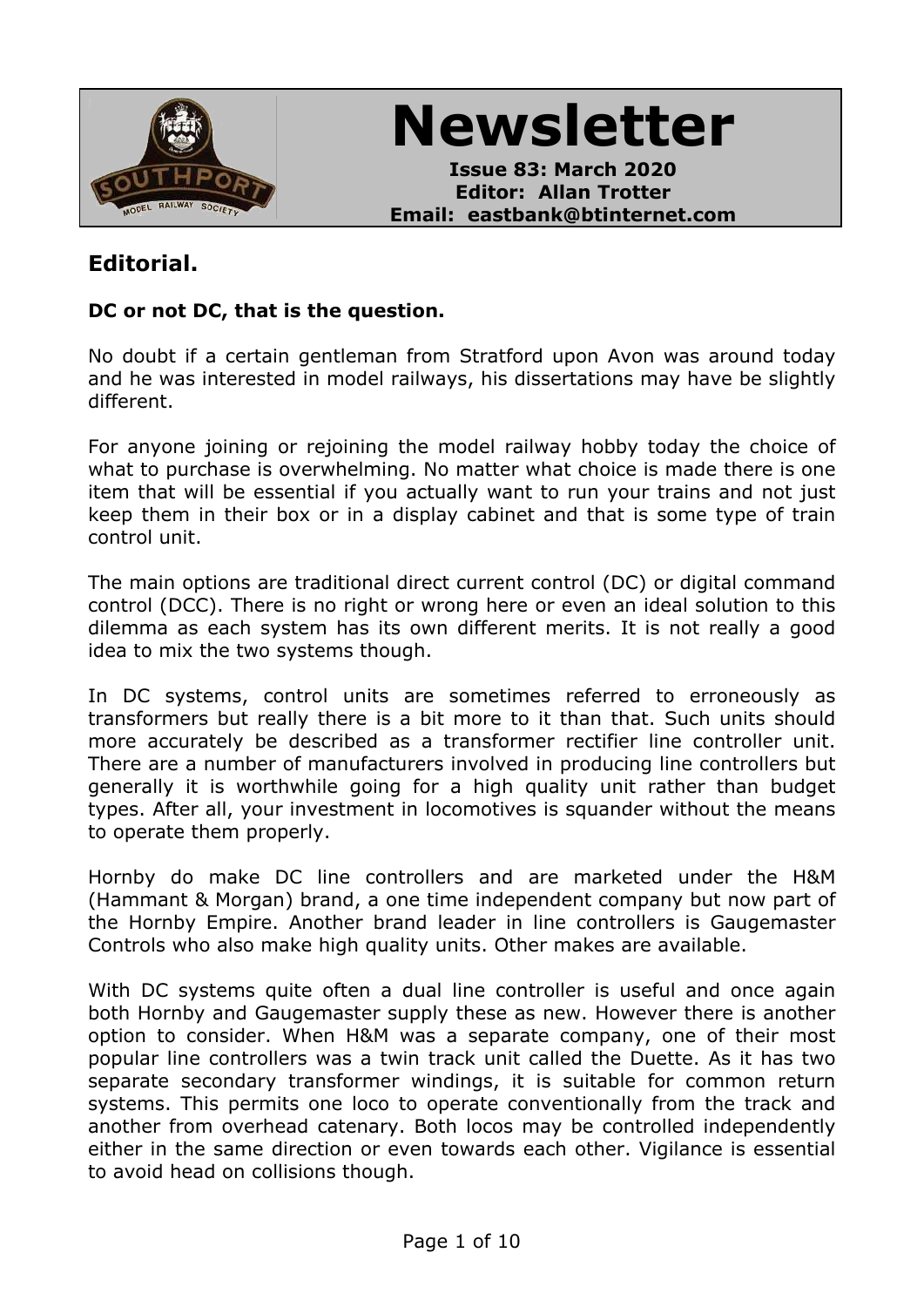Before making your purchase it may be worth checking on Ebay for pre owned H&M Duette units as there are many bargains to be had. A new Gaugemaster twin track unit will set you back over one hundred pounds but a pre owned H&M Duette may be had for around £25.00 to £35.00. Just make sure that the H&M Duette is of the latest design with the vertical front panel and a high-low internal resistance switch. The high resistance setting is essential for proper low speed control of the more efficient electric motors installed in most modern locos of today.

If your preference is for more sophistication such as sound and lights and bells and whistles then your only option is to go for DCC. Both previously mentioned manufacturers also offer a range of suitable control units. **Allan Trotter.**

## **Events Diary.**

| Tue 17 <sup>th</sup> March. SMRS Committee Meeting, 19:30.                        |
|-----------------------------------------------------------------------------------|
| Tue 24 <sup>th</sup> March. Presentation. 19:30. Threlkeld Railway. Tony Kuivala. |
| Tue 21 <sup>st</sup> April. SMRS Annual General Meeting, 19:30.                   |

All members are welcome at all meetings.

**NOTE**: Meetings will be held at the SMRS Clubroom unless stated otherwise.

## **Chairman's Report.**

As most of you may be aware, from early in January I have been having problems with my vision (blurring, poor colour differentiation as well as double vision) caused by a condition called *basal cell arteritus* This is inflammation of the arteries supplying blood to the retina, optic nerve and muscles controlling eye movement and effectively starves them of oxygen. Although things are improving slowly, it is uncertain whether decent vision will return. Apart from issues with day to day living (driving is a no-no at the moment, reading etc), it has severely curtailed any modelling, particularly 2mm and N gauge. I may ultimately have to make a leap of faith to such scales as On or, heaven forbid, 32mm or 45mm narrow gauge.

But back to Club matters. With the success of the crowd funding project before Christmas, we now had sufficient funds to make major improvements to the interior of our clubhouse. This commenced with upgrading the electrical wiring to modern standards and was almost immediately followed by a start on redecorating the parlour. The bulk of the work has been completed and I confidently expect everything to be finished by the beginning of March. I have to give my sincere thanks to all those who have spent the last few weeks busily working away on this. Indeed on one occasion when I managed to get to the Club, there were eight or nine members slaving away and drinking tea.

What's next? The garden is one area that clearly needs a little TLC and I am pleased that a plan has been formulated, perhaps with some refinements needed, with a start date early in the spring. As part of our commitment to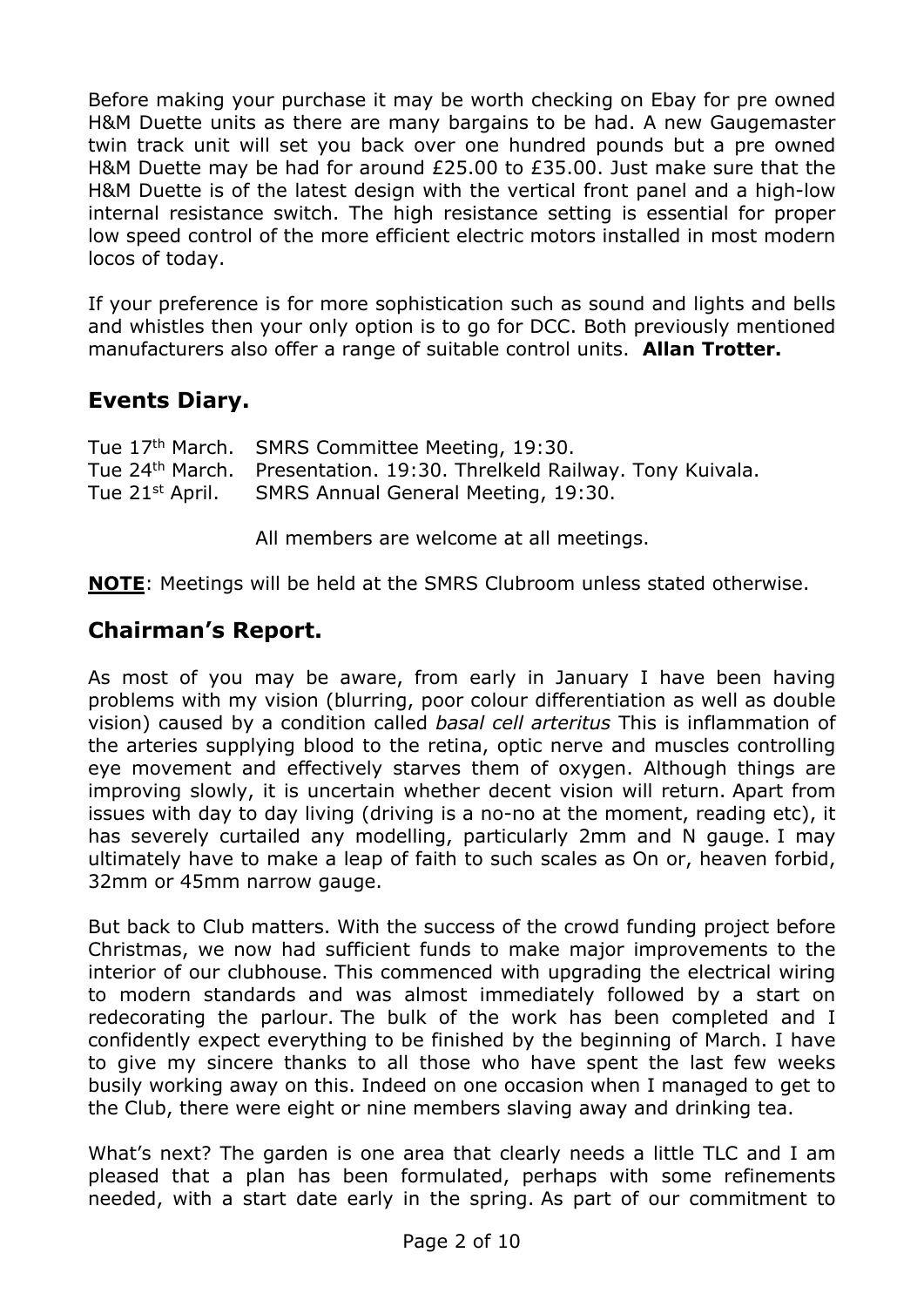promoting the historic aspects of our building, a series of "storyboards" are proposed but I will leave our secretary to expound on this.

In terms of modelling, once the parlour has been finished and the library books put back, it is intended to re-erect Monsal Dale so that we have a working N gauge layout to 'play' with. HS3, the upstairs multi gauge multi scale project is progressing well. As has previously been mentioned, HS32 is up and running for battery and live steam operation although at the moment it does not have any DC electrical supply. HS16.5 is also operational and can be used for both analogue and digital running with work continuing on the point motors and the live frog switching so that Hornby Live Steam will be a possibility. HS9 (and HS12) have not been started as yet although we have had some tentative thoughts on what it might look like. I do not think there is a great rush for this since we do have Monsal Dale and in any event, it would be good to complete work already underway. The Club does have great track record in not completing various projects!

By the time you read this, Derek, Tony and Barry will have taken Clairmont Old Quay to the 7mm narrow gauge exhibition at Morecambe on the 22<sup>nd</sup> of February. This is our first external exhibition for a couple of years. I hope they enjoyed it.

## **IMPORTANT.**

Finally, may I remind you that your annual subscription for SMRS membership for 2020-21 is now due? Jim, David or I will be more than pleased to relieve you of your hard won cash. **Ian Shulver.**

## **Secretary's Report.**

This month I have not got a lot to report other than to record my appreciation that a good deal of club activity is taking place. The sleeper trip is organised and those who wish to travel have indicated as such and the sleeper berths are already booked. It is very much a traditional sleeper trip for SMRC with a trip on the Jacobite, two nights in Fort William and two nights in Oban with a night on Colonsay and a bus trip in between. The only thing missing is the opportunity to enjoy some deep fried haggis at Tyndrum whilst changing between the two lines as this time we are going by bus direct. What is different is that there will be four couples as three of the WAGs are joining us for the whole trip. The dynamics will be more like our earlier trips to Darjeeling, Marrakesh and Colorado. And one of the WAGs is known to have a habit of counting the units of alcohol consumed.

The decorating of the parlour is now largely complete and work continues elsewhere, led by Colin our indomitable Facilities Manager. As with HS32/16.5/12/9, our more recent members deserve a special mention for their exceptional commitment to this work which also gives them a strong imprint of ownership on the club.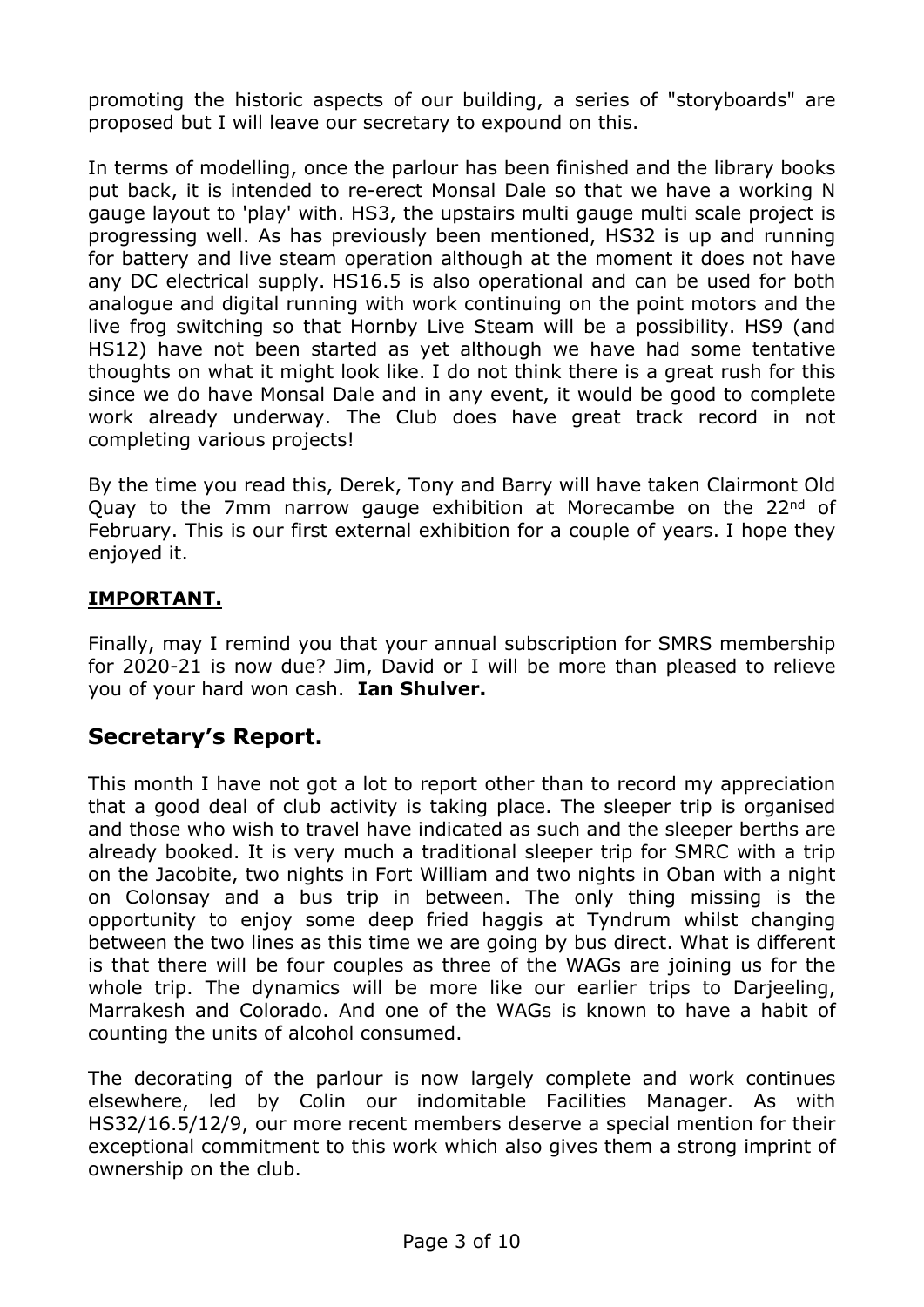We have also been able to re-start our programme of talks and the next one will take place on Tuesday the 24<sup>th</sup> March when Tony Kuivala will took to us about his experiences at Threlkeld. Tony stated: This is the story of, perhaps, a little known narrow gauge railway which started life in the 1870s when the quarry first opened, initially to provide ballast for the Penrith to Keswick railway. Demand for stone then increased dramatically for other civil engineering projects nearby. It is an interesting story from the early days through to the establishment of the mining museum you can visit today. Steam and diesel-hauled trains operate throughout the summer holidays and on other special occasions. We are also hoping to be able to re-commence our film nights and outside visits.



Finally, a picture of a full size, 12 inches to the foot scale train. This shows 769 442, one of the new tri power (25Kv AC, 750v DC and diesel electric) trains, formerly a Thames Link Class 319 dual voltage electric unit, in Platform 6 of Southport Station alongside the new passenger shelter which is being erected. I thought it was on driver training but in fact it had broken down and was awaiting attention and eventually limped back to Springs Branch! **Jim Ford.**

## **A Grand Day Out.**

Southport MRS was invited to exhibit its 0n scale layout Claremont Old Quay at the Morecambe exhibition on Saturday the 22<sup>nd</sup> of February.

Derek Pratt managed to capture a scene of Trevor Foster's layout in operation at the Morecambe 7mm Narrow Gauge Association exhibition with Tony Kuivala giving a good impression of knowing what he's doing. **Derek Pratt.**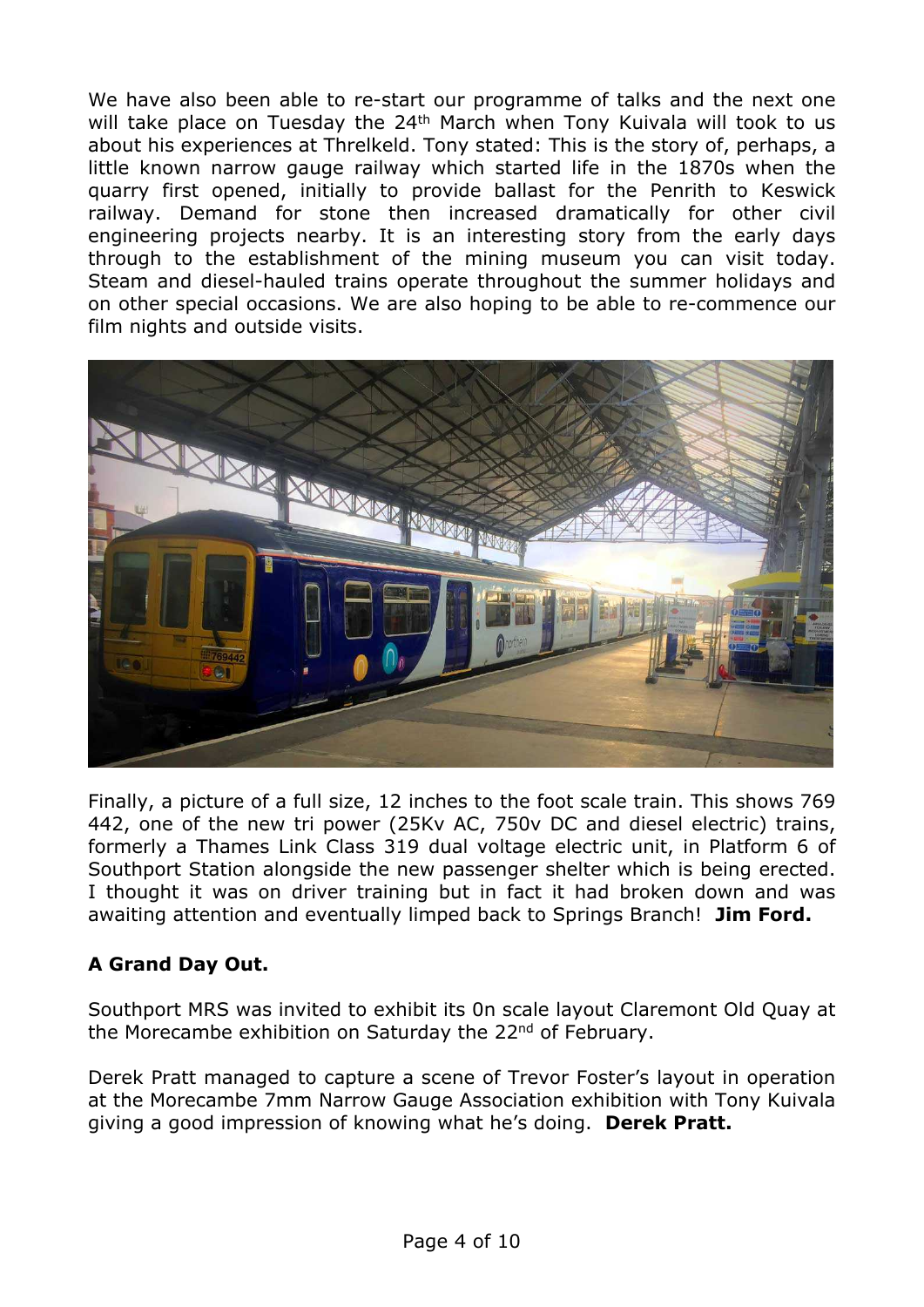

## **Where's Allan?**

The first correct response received was from Andrew Chrysler who stated: *"You are at Quintinshill, which was the scene of a wartime collision claiming many lives. Quintinshill is near Gretna and the "Devil's Porridge" museum (which mainly concentrates on the Gretna Munitions factory) and has a display dedicated to this tragedy*". Well done Andrew.

Ian Shulver also wrote *"I struggled with "where's Allan" - I have seen the picture (just) and think it is the southern uplands but researching the place is not easy".* Thanks Ian and once again, close but no cigar.

*A telephone response was received from Ian Graham who also correctly stated that this location is Quintinshill, scene of Britain's worst railway disaster over a century ago.* Well done Ian.

Thank you to all three members who offered their correct contributions.

For March, I am still in Scotland and this scene shows ex LMS Princess Coronation or Duchess 6233 "Duchess of Sutherland" incarcerated in an open air penitentiary outside a well known operator of holiday camps. This camp is, or was, adjacent to the A719 Dunure Road. Fortunately the locomotive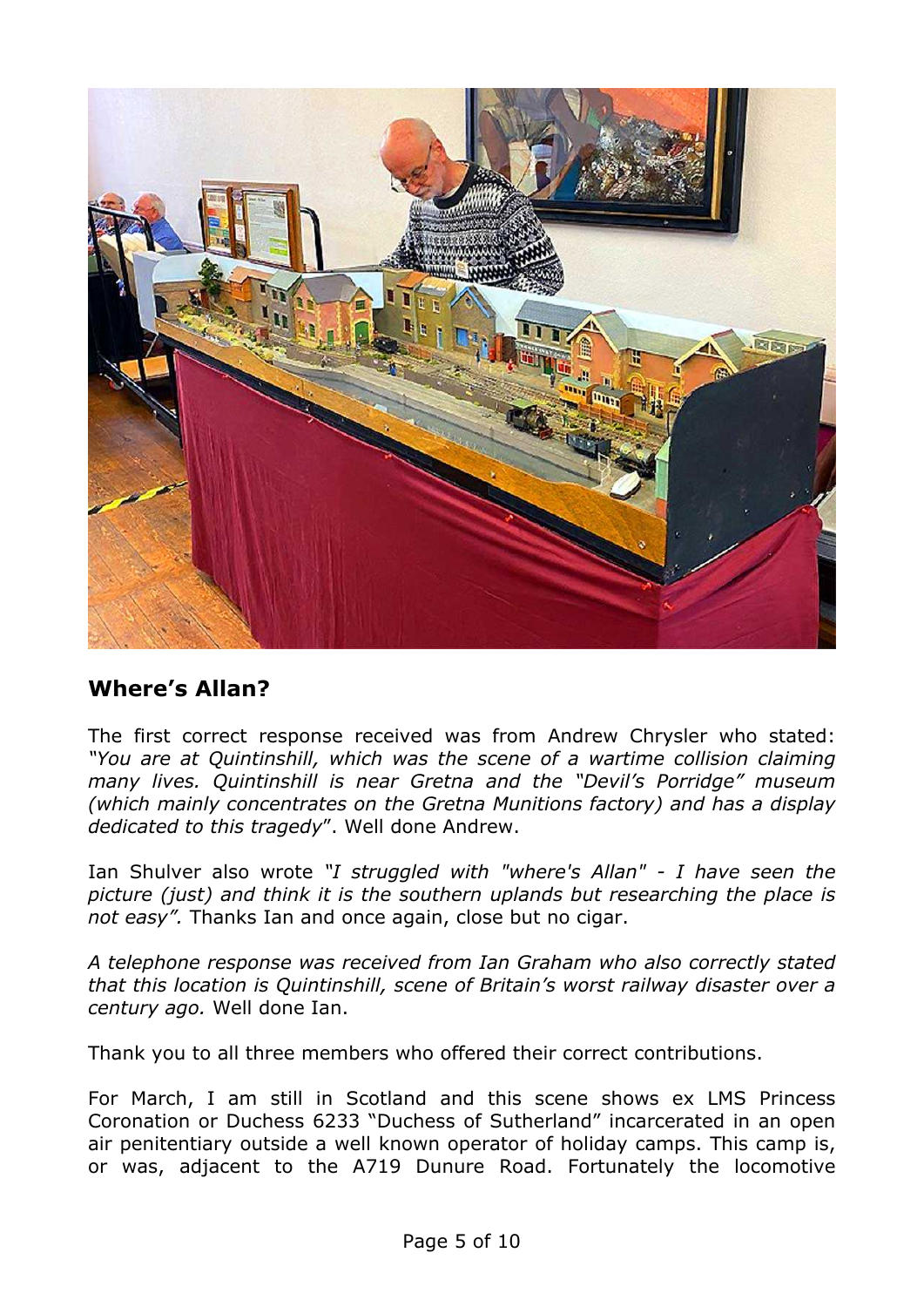received a well deserved parole and has now been restored to operating condition and returned for service on the main line. Where am I?



## **Members Miscellanea.**

#### **The Empire in the Shed.**

Whether through genuine fascination, or just because I am the new boy, I have been asked to pen a few lines about the "Empire in The Shed" that I propose to build in OO gauge finescale.

My wife and I moved to Southport last Autumn with a view to finding and buying a Victorian villa that we could "do up" and make our forever home. In West London, where we used to live, we ran a painting, decorating and oddjob business. I retrained as an electrician having retired after a 30-year career in corporate banking.

The house we have found, fitting the description above, has sufficient garden space for a shed big enough to house my dream layout. At 28 feet by 16 feet it's no ordinary shed, it is being built by a firm who normally build agricultural barns and stables and the Sefton Council Building Control Officers have been very interested in it! Nevertheless, not being one to accept that I can't have what I want, everybody has been placated and the shed will become the home for the plan below.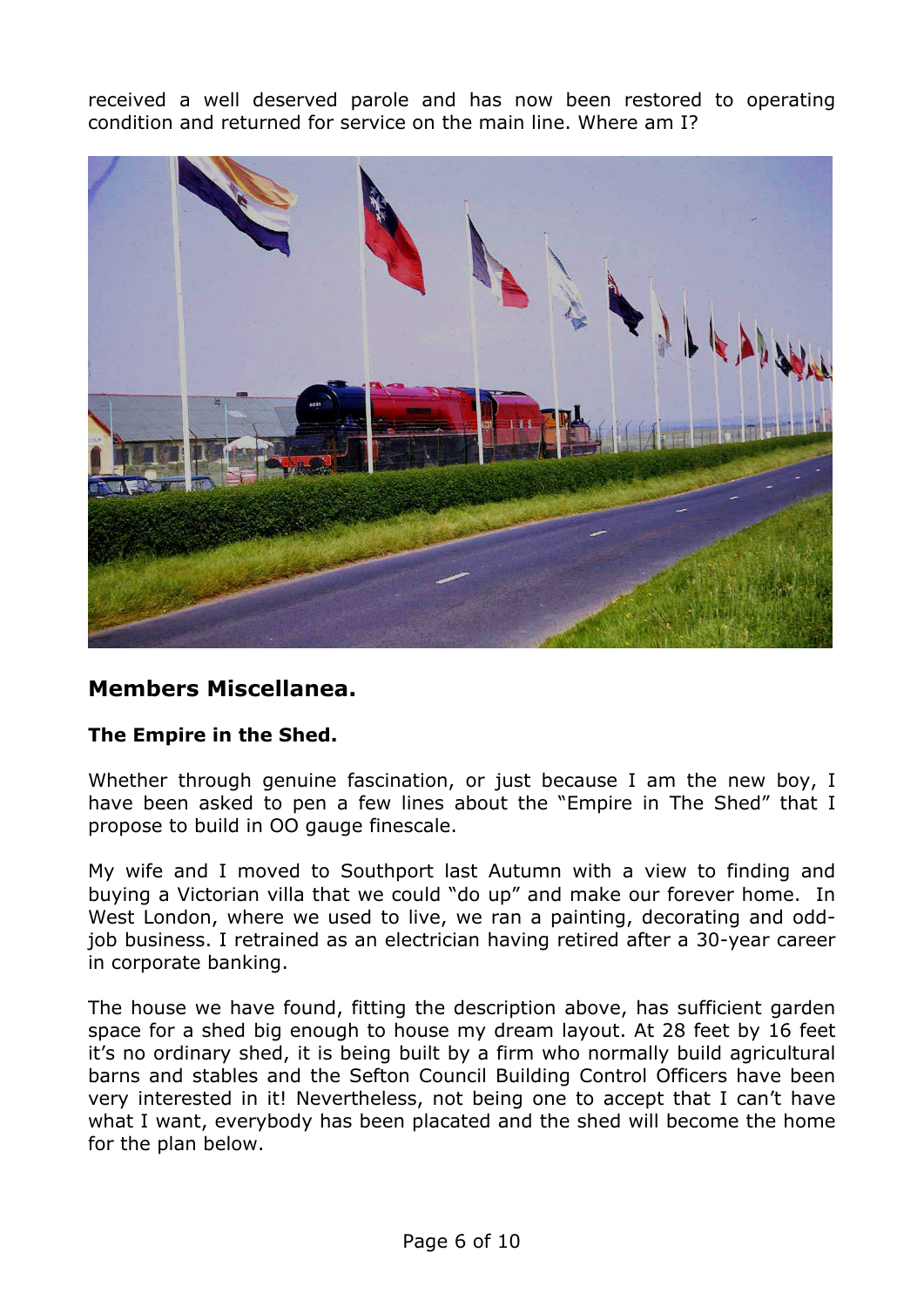

I should say at this point that it has taken me about ten years to design all of the aspects of this plan to the point where I know how much track, wire, ballast, locomotives, wagons and telegraph poles I need to build it. In fact, the toughest journey has been to create the design process itself. I started with a blank piece of paper and the idea of "my perfect layout". It is not as easy as it sounds, try it and you will see what I mean. I wanted this layout to satisfy all of my wants, to do everything I ever wanted a layout to do and still be practical for one-man operation.

The design process covers the initial wish list and concept, infrastructure, track-plan, operation and control, electrical and mechanical, scenic and access and finally financial and reasonableness.

#### **My wish list was simple;**

Variety of operation and traffic Ability to run a train from storage to storage The ability to make a journey on the layout BR (NE) Region in the steam/diesel transition period Ability to build, maintain and operate single handed

My YouTube channel (Yarslow Model Railway) will give you a taste of my previous layout and the skill levels I have and you are welcome to join "Your Model Railway Club", an online forum where I post regularly. This channel will also carry a series of videos I am making on the above design processes so I won't go into it all here. The layout represents a few fictitious towns in a fictitious county sitting somewhere on the Eastern/North Eastern Region border. This allows me to run a wide range of ex-LNER types and there are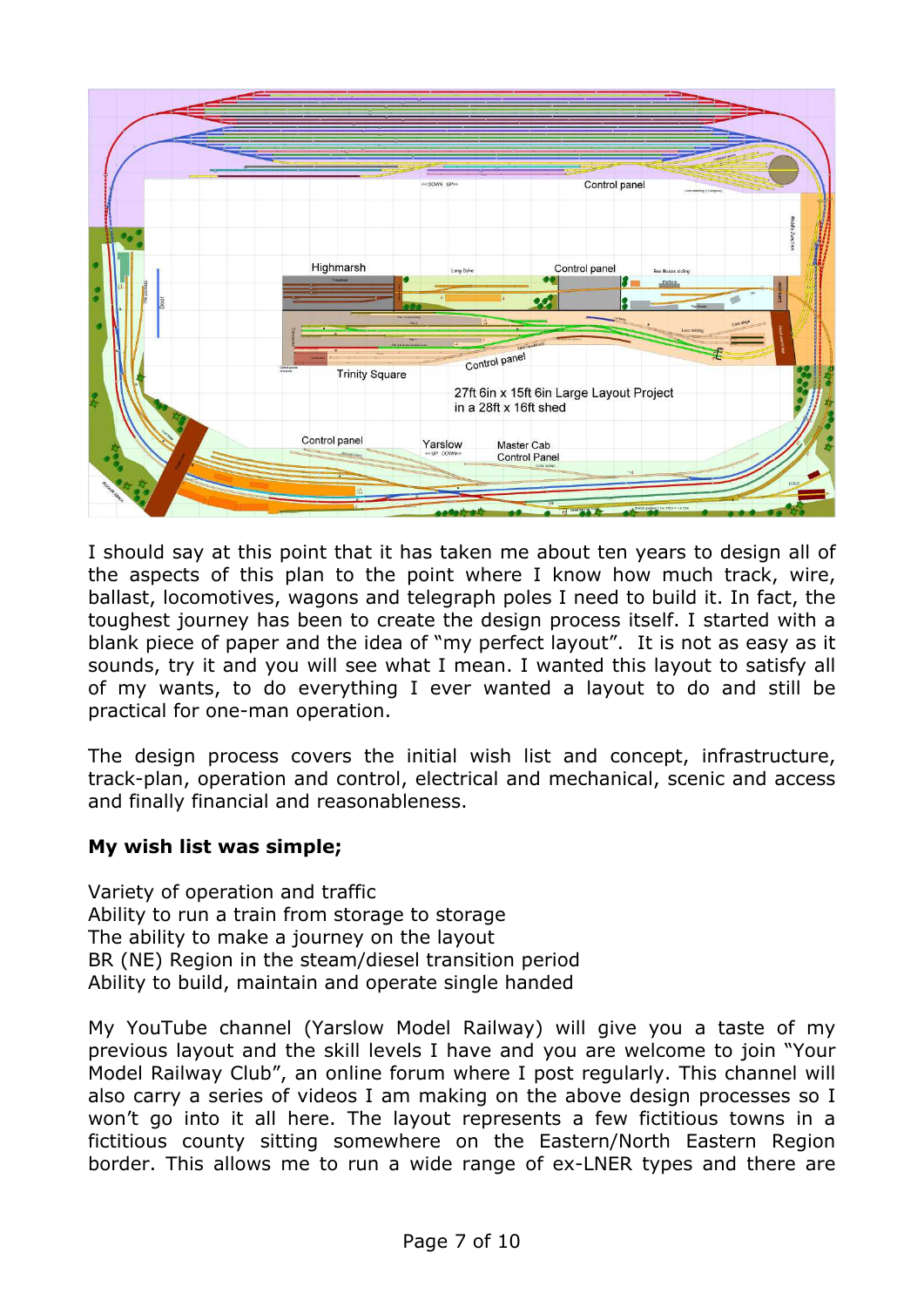even a few Scottish based engines which somehow manage to find themselves that far south.

The storage loops have a capacity of 38 trains and hold both express and ordinary passenger trains. There are no A4's and 12-coach sets here. This is a secondary main line where the B1 4-6-0's and Standard 4MT's hold court, hauling 8 coach sets full of businessmen between the Midlands, Yorkshire and the Scottish cities. The coastal resort of Inglethorpe attracts weekend excursions. On the freight side, the C-class fully fitted trains run up the ECML so traffic is dominated by F and J class slower workings, a few through freights and a healthy smattering of coal and ore trains.

Engineering trains have always held a fascination for me so the long brown siding is actually a cartridge facility where I can introduce ballast or PW Dept trains. The cartridges also offer a further 12 special workings like a Pigeon Special, horse box trains, a boarding school working and other similar oddballs. The terminating sidings in front of the running loops hold the 5 trains that serve the terminus station. This terminus, a thinly disguised version of Cyril Freezer's immortal Minories, is very much the secondary station in the city of Beckbridge. It offers 4 platform faces for inner suburban services and a small yard for parcels and van traffic tripped across from the main city yard. Alongside the storage yard is a loco holding facility which holds spare locomotives.

Yarslow station itself is the amalgam of a number of ideas and allows trains in either direction to be overtaken whilst at the up end there is a small yard for the PW engineers on the site of an old pre-nationalisation wagon repair works. The branch loco shed holds the class J72 0-6-0T that looks after the yard and branch freight.

The layout will be wired for 12v DC control using a Cab Control system. This provides a switching system that can allocate any section of the layout to any one of the 6 controllers. Point motors are SEEP whilst 8-pin relays will switch the frog polarity and run the mimic panel lighting for the storage yards. Duplicate point controls for the storage yards will be sited at Yarslow so that I can run virtually the whole layout from one place.

As to making a journey, I can catch a train into the terminus and then get a connection that gets me around to Yarslow where I can pick up the branch train to reach Highmarsh. The Modelu 3D company made a number of models of myself so you might find me on a platform or driving one of the Standard 4MT 4-6-0's.

I will be keeping a video log on my YouTube channel for those interested and will be happy to answer any questions from members. **Barry Miltenburg.**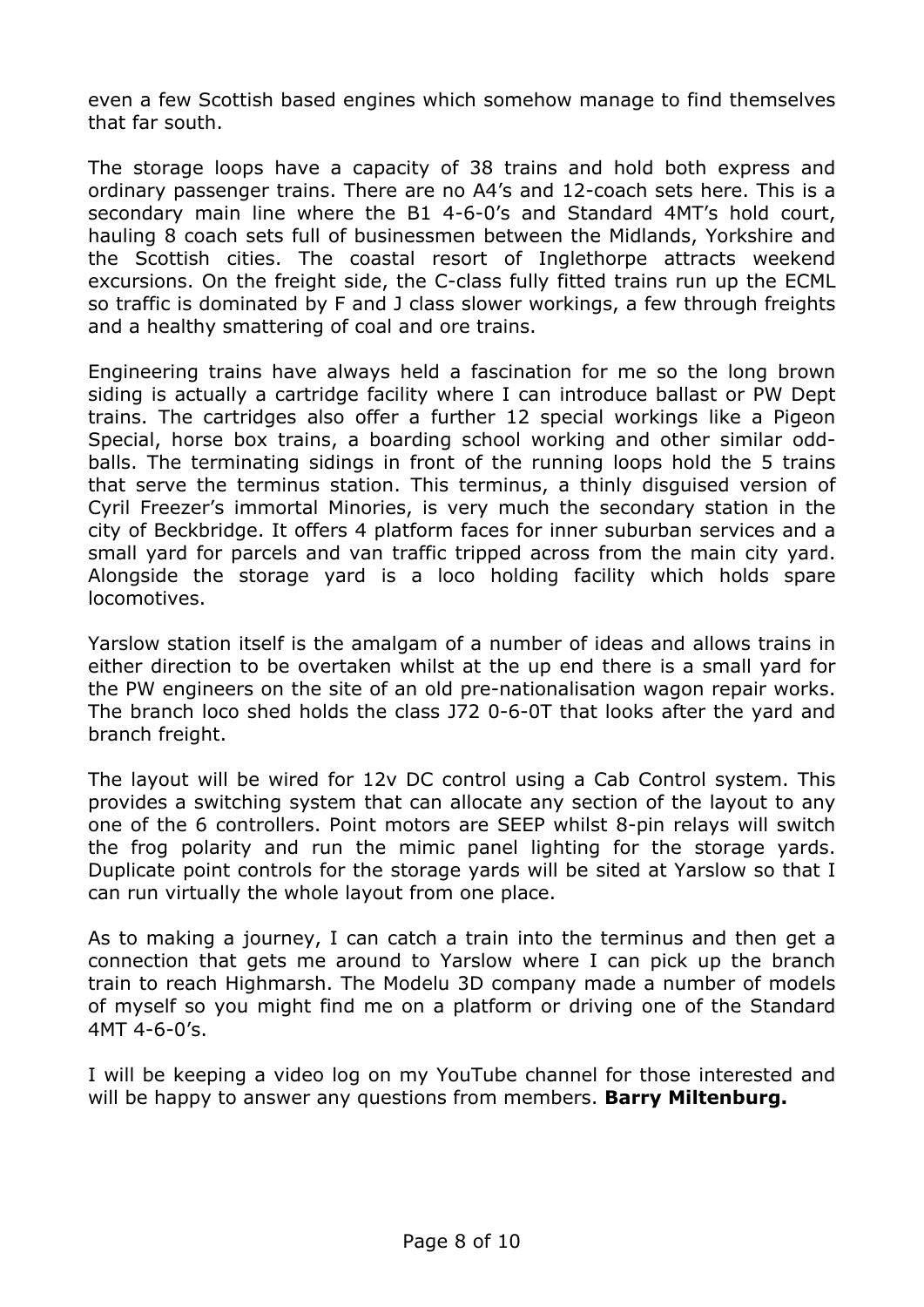#### **Another Missing Link Missing.**

There is much speculation in the media currently concerning undoing some of the wanton destruction instigated by Beeching and his cohort Marples the road builder and sometimes Minister of Transport about reinstating some of the many since closed railway routes.



Whilst most of the local attention seems focused on the North and South Burscough Curves as illustrated above, there is another even shorter link nearby that seldom if ever gets mentioned and one that was actually closed after the Beeching era. This short link existed between Lostock Hall Station and the direct line from Preston to Ormskirk and eventually Liverpool as illustrated below. As at Burscough, the roadbed still exists and is reasonably intact.

If this link were to be reinstated along with the Burscough Curves, this would provide direct access from Southport via the North Burscough Curve to places east in Lancashire via Blackburn and beyond. Not only from Southport though but also from Ormskirk and Liverpool to the same destinations. This scenario would require the reinstatement of double track between Ormskirk and the West Coast Main Line at Farington Curve Junction. This line was at one time the main route from Liverpool to Preston and eventually Scotland.